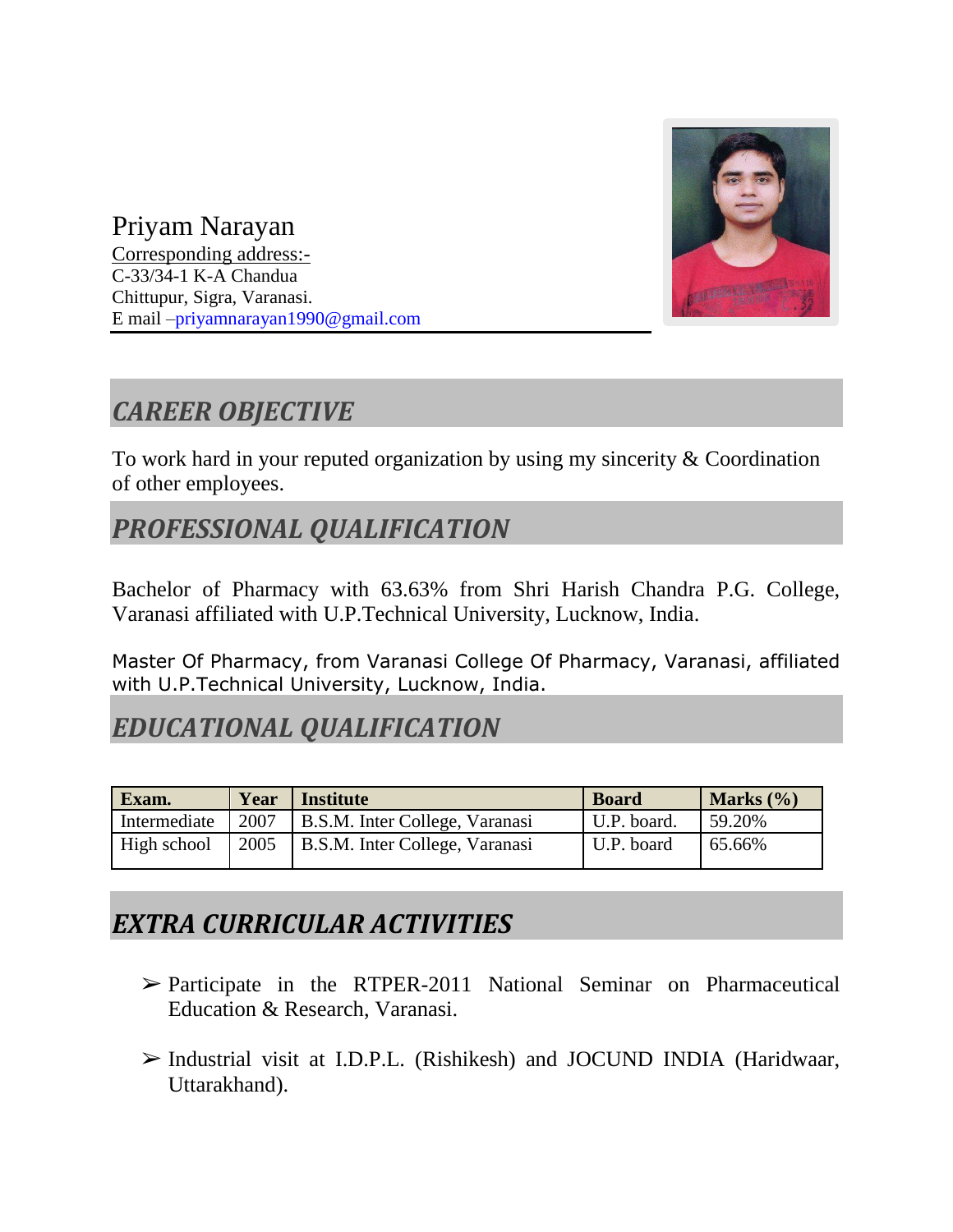## *PERSONAL DETAILS*

| Name                  | -Priyam Narayan                                                                      |
|-----------------------|--------------------------------------------------------------------------------------|
| Date of Birth         | $-05^{th}$ Nov.1990                                                                  |
| Father's Name         | -Sri Jaya Prakash Narayan                                                            |
| Mother's Name         | -Smt. Shanti Devi                                                                    |
| <b>Sex</b>            | -Male                                                                                |
| <b>Marital Status</b> | -Single                                                                              |
| Nationality           | -Indian                                                                              |
| Language Known        | -Hindi $&$ English                                                                   |
| Strength              | -Always optimistic, like to have additional<br>Responsibilities & positive attitude. |
| Hobbies & Interests   | -Listening song, Dancing, watching<br>Movies & Traveling                             |
| Res. Address.         | -C-33/34-1K-AChandua-Chittupur, Sigra,<br>Varanasi.                                  |
| Mobile No.            | $-09795211767$                                                                       |
| Email id              | - priyamnarayan1990@gmail.com                                                        |